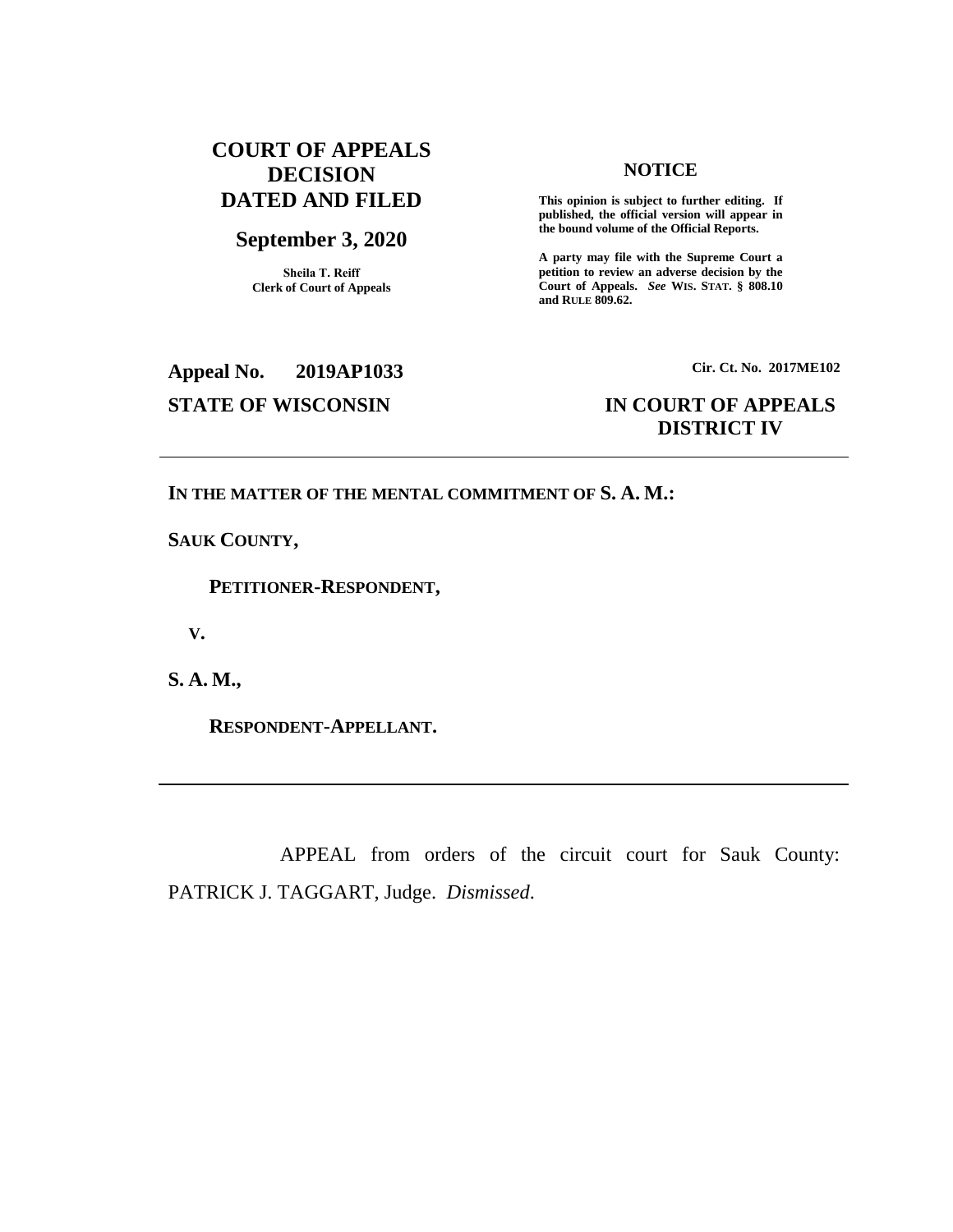¶1 NASHOLD, J.<sup>1</sup> S.A.M. challenges an order of the circuit court extending his involuntary commitment for a six-month period.<sup>2</sup> The extension, also referred to in this opinion as a recommitment, expired on or about February 1, 2019. For the reasons set forth below, I conclude that S.A.M.'s challenge to the recommitment order is moot and that S.A.M. has not shown that an exception to the mootness doctrine applies. Therefore, S.A.M.'s appeal is dismissed.

### **BACKGROUND**

¶2 S.A.M. has been diagnosed with bipolar disorder, and on February 2, 2018, was involuntarily committed to mental health treatment pursuant to WIS. STAT. ch. 51 for a period of six months. On June 22, 2018, Sauk County filed a petition to extend S.A.M.'s involuntary commitment for twelve months. S.A.M. contested the petition, and the circuit court held a recommitment hearing.

¶3 Following the hearing, the circuit court issued an order extending S.A.M.'s commitment for six months rather than the twelve months requested by the County. The parties agree that the six-month recommitment order expired on or about February 1, 2019. On June 3, 2019, approximately four months after the recommitment order had expired, appointed counsel for S.A.M. filed a notice of appeal from the order extending S.A.M.'s commitment. On August 6, 2019, this court issued an order stating that S.A.M.'s appeal appeared to be moot, and

 $\overline{a}$ 

<sup>&</sup>lt;sup>1</sup> This appeal is decided by one judge pursuant to WIS. STAT.  $\S 752.31(2)(d)$ . All references to the Wisconsin Statutes are to the 2017-18 version unless otherwise noted.

<sup>&</sup>lt;sup>2</sup> S.A.M.'s notice of appeal also states that he is appealing an involuntary medication and treatment order. However, S.A.M.'s appellate brief does not address the involuntary medication and treatment order; therefore, the issue is abandoned. *See State v. Robinson*, 2009 WI App 97, ¶1 n.2, 320 Wis. 2d 689, 770 N.W.2d 721.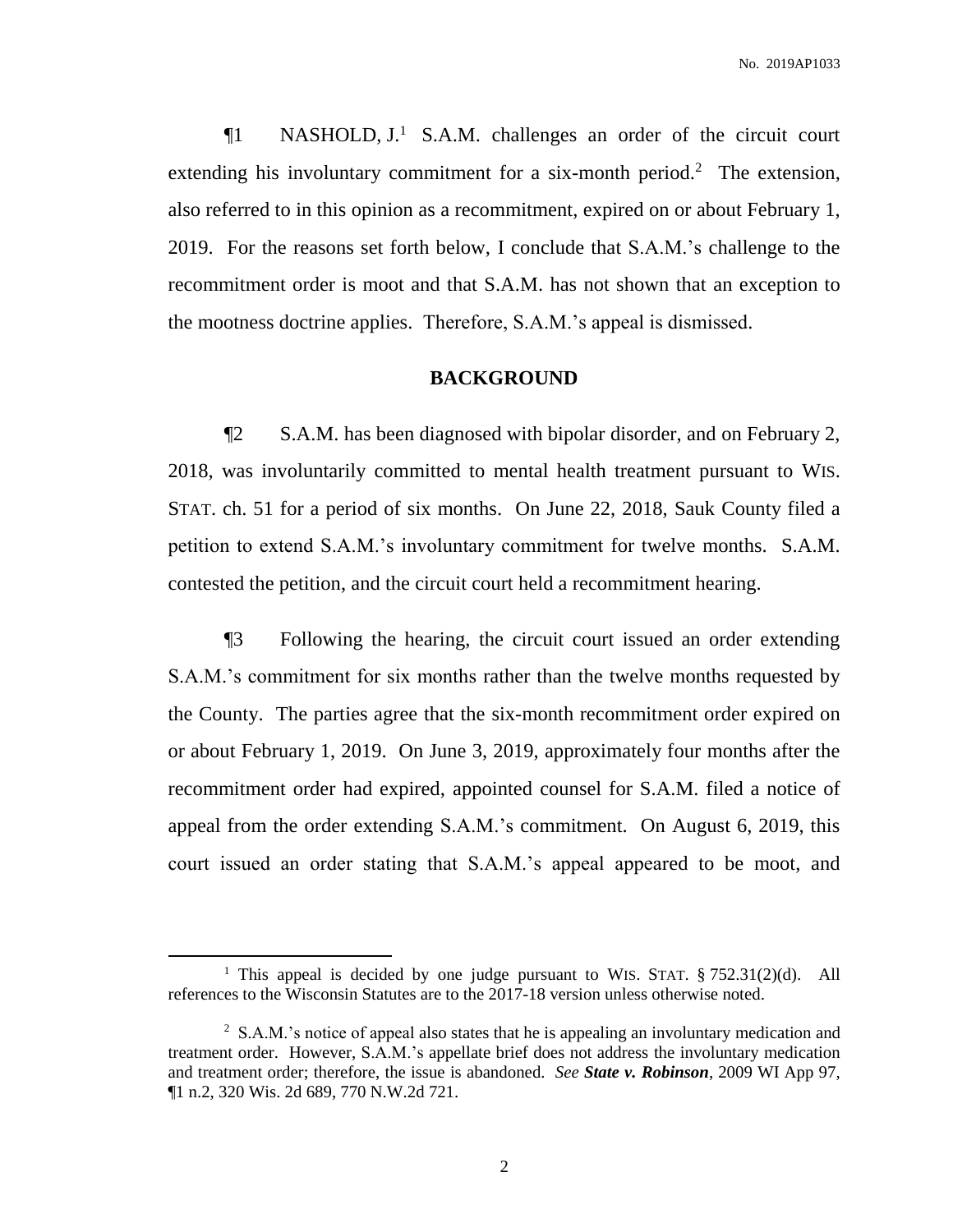ordering the parties to address the issue of mootness as the first issue in their appellate briefs. The parties have complied with this court's order.

#### **DISCUSSION**

¶4 S.A.M. raises two challenges to his recommitment. First, he argues that the County failed to prove by clear and convincing evidence that he was dangerous as required by WIS. STAT. § 51.20. Second, he contends that the recommitment violated his right to procedural due process. Because I conclude that S.A.M.'s appeal is moot, I do not reach the merits of S.A.M.'s challenges to his recommitment.

¶5 Mootness is an issue that this court reviews de novo. *Waukesha Cty. v. S.L.L.*, 2019 WI 66, ¶10, 387 Wis. 2d 333, 929 N.W.2d 140. "'An issue is moot when its resolution will have no practical effect on the underlying controversy.'" *Portage Cty. v. J.W.K.*, 2019 WI 54, ¶11, 386 Wis. 2d 672, 927 N.W.2d 509 (quoting *PRN Assocs. LLC v. DOA*, 2009 WI 53, ¶25, 317 Wis. 2d 656, 766 N.W.2d 559). This court generally declines to reach moot issues unless the issue falls within one of five exceptions: (1) the issue is of great public importance; (2) the issue involves the constitutionality of a statute; (3) the issue arises often and a decision from this court is essential; (4) the issue is likely to recur and must be resolved to avoid uncertainty; or (5) the issue is likely to repeat and yet evades review. *See id.*, ¶12.

¶6 The County argues that S.A.M.'s recommitment is a moot issue because his recommitment has expired, and the issue does not fall within any of the five exceptions set forth above. The County relies primarily on *J.W.K.*, in which our supreme court considered whether J.W.K.'s challenge to a 2016 recommitment order was rendered moot because the 2016 order expired after the

3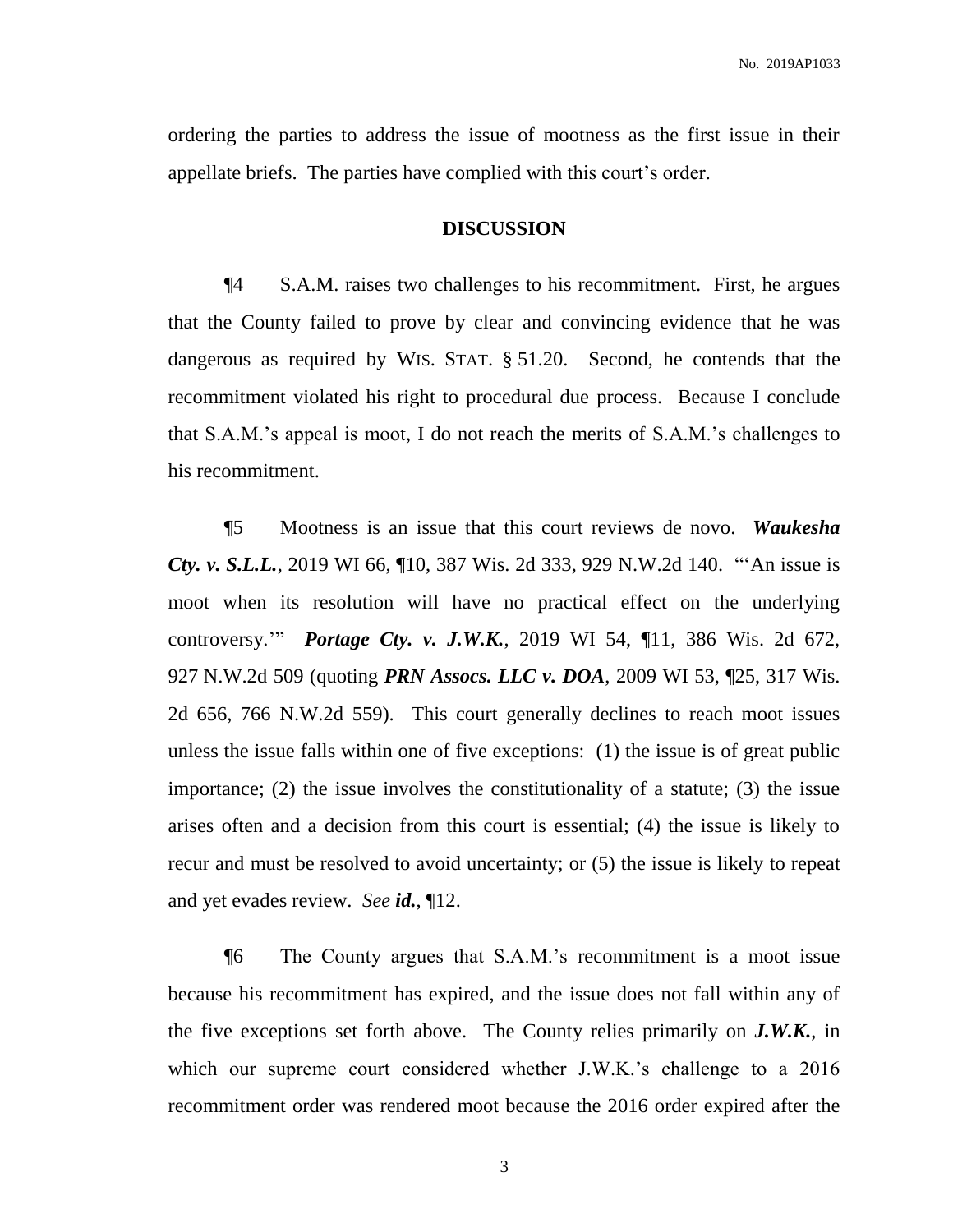No. 2019AP1033

court extended J.W.K.'s commitment in 2017 under a separate order. *Id.*, ¶1. In concluding that J.W.K.'s challenge was moot, the court stated: "Reversing the expired 2016 order for insufficient evidence would have no effect on subsequent recommitment orders because later orders stand on their own under the language of the statute." *Id.* The court further stated that "[a]n appeal of an expired commitment order is moot," and that reversing the expired order "'will have no practical effect on the underlying controversy'" because J.W.K. "is no longer subject to the 2016 order."  $\mathbf{Id}$ ,  $\P$ 14 (quoted source omitted).<sup>3</sup>

¶7 S.A.M. seeks to distinguish this case from *J.W.K.* on the ground that J.W.K. did not assert that collateral consequences resulted from his expired extension order. S.A.M. points to the **J.W.K.** court's statement that its holding with respect to mootness was "limited to situations where, as here, no collateral implications of the commitment order are raised." *See id.*, ¶28 n.11. S.A.M. contends that, although he is no longer subject to the recommitment order, his challenge to the order is not moot because he is subject to three collateral consequences: (1) a firearms ban; (2) the stigma associated with being subject to an involuntary commitment order; and (3) possible liability for costs of his care. S.A.M.'s arguments are not persuasive.

¶8 With regard to the firearms ban, I note that, after briefing was completed in this case, our supreme court addressed this issue in the context of an

 $\overline{a}$ 

<sup>3</sup> On August 20, 2020, our supreme court accepted review in *Portage County v. E.R.R.*, No. 2019AP2033, unpublished slip op. (WI App May 21, 2020). As in *Portage County v. J.W.K.*, 2019 WI 54, 386 Wis. 2d 672, 927 N.W.2d 509, the *E.R.R.* court determined that E.R.R.'s challenge to his recommitment order was moot because a new order extending his commitment had been entered and E.R.R. was therefore no longer subject to the recommitment order at issue on appeal. *E.R.R.*, No. 2019AP2033, ¶10. Unlike in *E.R.R.* and *J.W.K.*, in the instant case there is no indication in the record, nor do the parties contend, that S.A.M. was subject to an additional recommitment order following expiration of the recommitment order appealed here.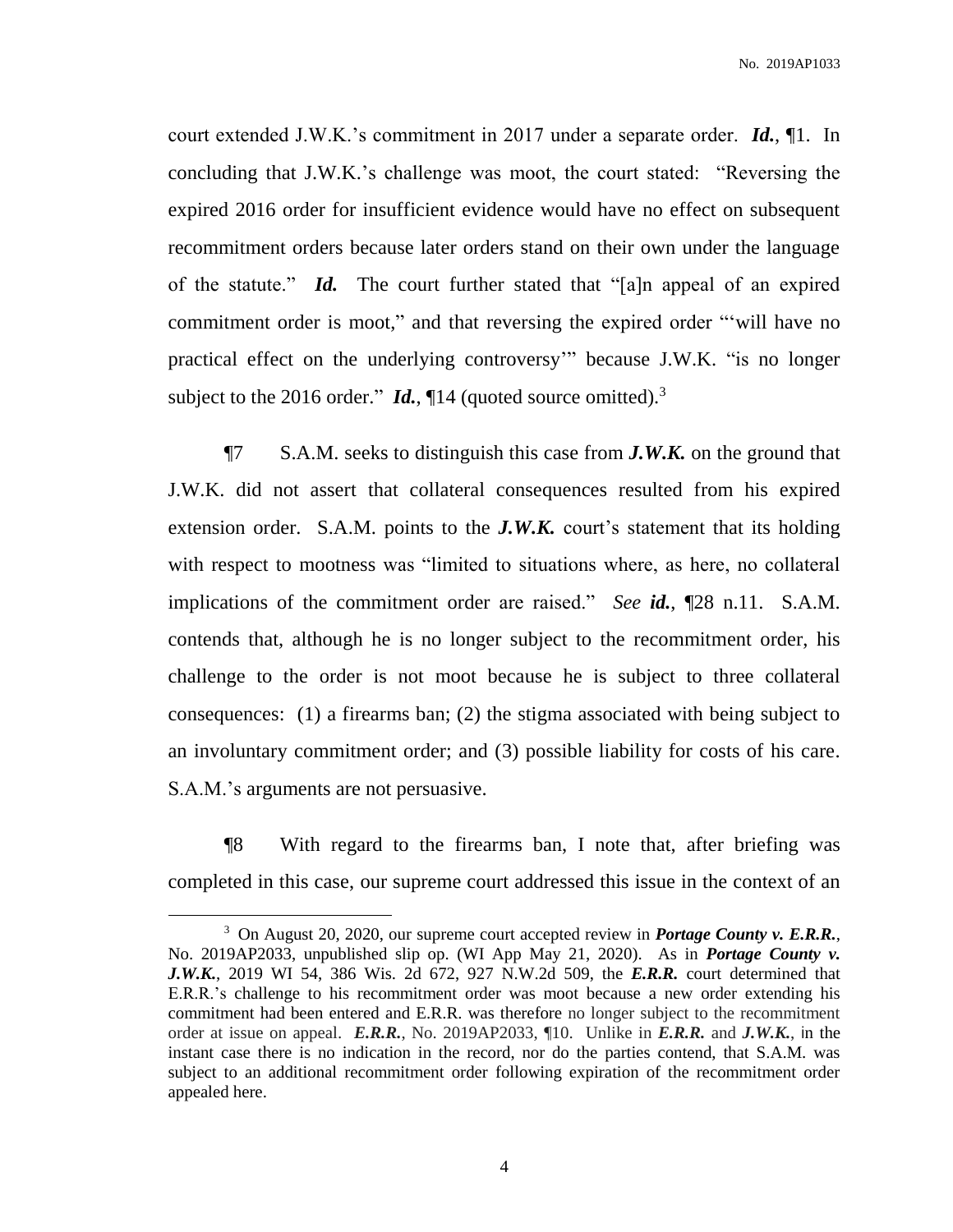initial commitment in *Marathon County v. D.K.*, 2020 WI 8, 390 Wis. 2d 50, 937 N.W.2d 901. In that case, D.K. was civilly committed, and he appealed the commitment order. *Id.*, **[11-13.** Five days after his notice of appeal was filed, D.K.'s commitment order expired, and the County did not seek an extension. *See*  id.,  $\P$ 13. The County argued that D.K.'s challenge to his commitment was moot because his commitment had expired and the issue did not fall within any of the exceptions to the mootness doctrine. *Id.*, ¶20. D.K. countered that his appeal was not moot because, even though his commitment had expired, three collateral consequences of his commitment remained: liability for costs of his care; a firearms prohibition; and the negative stigma attached to a mental commitment. *Id.* The court agreed with D.K. that his appeal was not moot, concluding: "On appeal, a decision in D.K.'s favor would void the firearms ban and therefore have a 'practical effect.' Thus, we conclude that D.K.'s commitment is not a moot issue because it still subjects him to the collateral consequence of a firearms ban." *Id.*, ¶25. 4

¶9 Unlike *D.K.*, the instant case involves an appeal from an extension order, not an initial commitment order. As S.A.M. himself acknowledges, the court imposed a firearms ban in both the original commitment order and the recommitment order. Both orders specifically state that the firearms prohibition "shall remain in effect until lifted by the court" and that "[e]xpiration of the mental commitment proceeding does not terminate this restriction." There is no indication in the record, nor does S.A.M. assert, that the firearms ban was ever lifted following its initial imposition.

 $\overline{a}$ 

<sup>4</sup> Because the firearms ban in itself was sufficient to render D.K.'s challenge to his commitment not moot, the court declined to address D.K.'s costs of care or negative stigma arguments. *Marathon Cty. v. D.K.*, 2020 WI 8, ¶25 n.7, 390 Wis. 2d 50, 937 N.W.2d 901.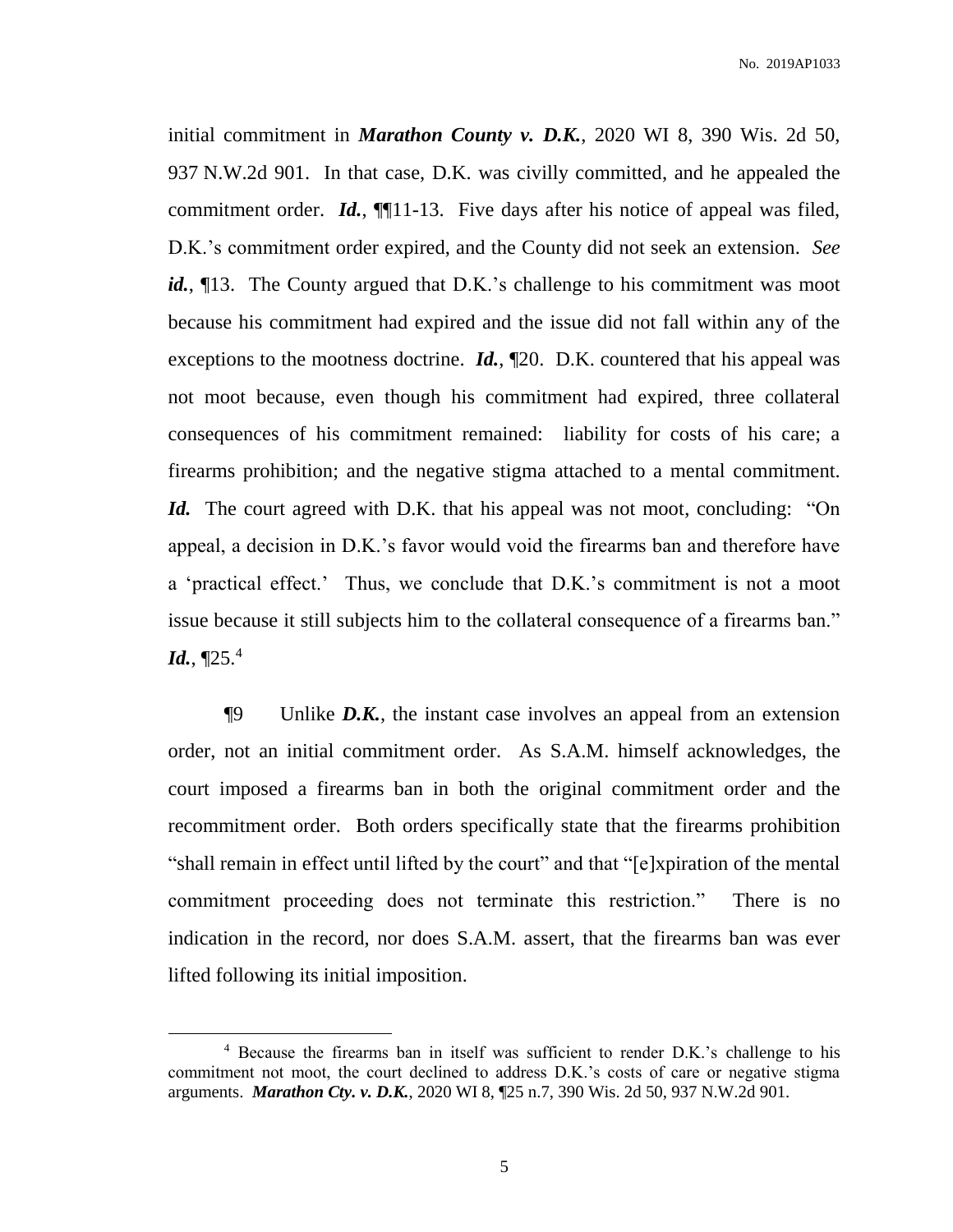¶10 As stated, the *D.K.* court's determination that D.K.'s appeal was not moot was based on the court's conclusion that "a decision in D.K.'s favor would void the firearms ban and therefore have a 'practical effect.'" *Id.* In contrast to *D.K.*, the question here is whether a decision reversing the six-month *extension* would impact the firearms ban. Because S.A.M. has failed to show that the restriction on his ability to possess a firearm is the result of the six-month extension rather than a result of the original commitment order, he has not shown that a decision in his favor will impact the firearms ban.

¶11 S.A.M. argues that the extension order could have an impact on his ability to have the firearms prohibition lifted. S.A.M. notes that a person banned from possessing a firearm following an involuntary commitment may petition the circuit court to cancel the ban, and that, pursuant to WIS. STAT.  $\S 51.20(13)(cv)1m.b.,$  the circuit court may grant such a request only if, among other things, "the individual's record and reputation indicate that the individual is not likely to act in a manner dangerous to public safety and that the granting of the petition would not be contrary to public interest." S.A.M. argues that the number of commitments or extensions a person has on his or her record "may be relevant" to the court's determination of whether an individual is likely to act in a manner dangerous to public safety. As a result, he asserts: "The firearms ban associated with SAM's commitment extension and the extension's implications for his ability to obtain a cancellation of the ban are therefore real and substantial collateral consequences of the extension order."

¶12 S.A.M.'s conclusory assertion, without more, is insufficient to show that the firearms ban, or an inability to get the ban lifted, results from the sixmonth extension in this case. Thus, he has not shown that a vacatur of the extension order underlying this appeal would impact the firearms ban about which

6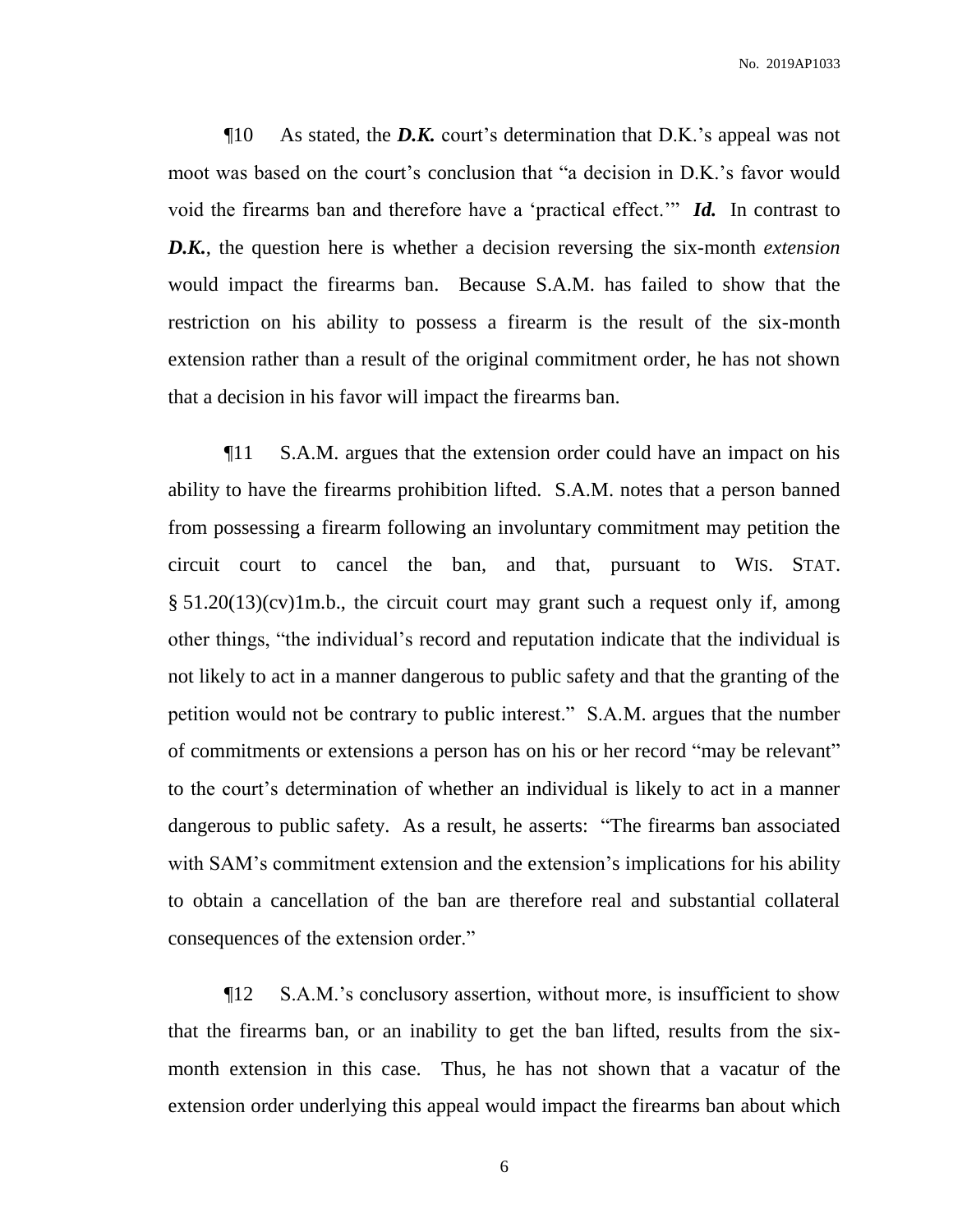he complains. Accordingly, vacating this extension order would have no practical effect on S.A.M.'s firearm restriction. *See Milwaukee Cty. v. E.C.H.*, No. 2019AP772, unpublished slip op. ¶11 (WI App Jan. 14, 2020).

¶13 A similar rationale applies with respect to the social stigma that S.A.M. asserts is associated with the recommitment order in this case. S.A.M. does not explain why any potential social stigma would be the result of the sixmonth extension rather than from the initial commitment itself. Moreover, S.A.M. has not alleged that he has suffered from any particular social stigma associated with either his initial commitment or the extension of his commitment following his February 1, 2019 release from the recommitment. *See E.C.H.*, No. 2019AP772, ¶10.

¶14 Finally, as to S.A.M.'s alleged monetary liability, S.A.M. has not alleged any actual monetary liability for which he has been held responsible. S.A.M.'s hypothetical liability does not constitute a consequence sufficient to avoid application of the mootness doctrine in this case. *See E.C.H.*, No. 2019AP772, ¶12.

¶15 Because S.A.M. has not shown that collateral consequences have resulted from the six-month extension in this case, I apply the holding in *J.W.K.* that the "appeal of [his] expired commitment order is moot." *See J.W.K.*, 386 Wis. 2d 672, ¶14. I also note that S.A.M. does not argue that any of the five exceptions to the mootness doctrine apply, *see id.*, ¶12, nor does he contest the County's argument that these exceptions are inapplicable. Thus, S.A.M. has conceded that the exceptions do not apply.

7